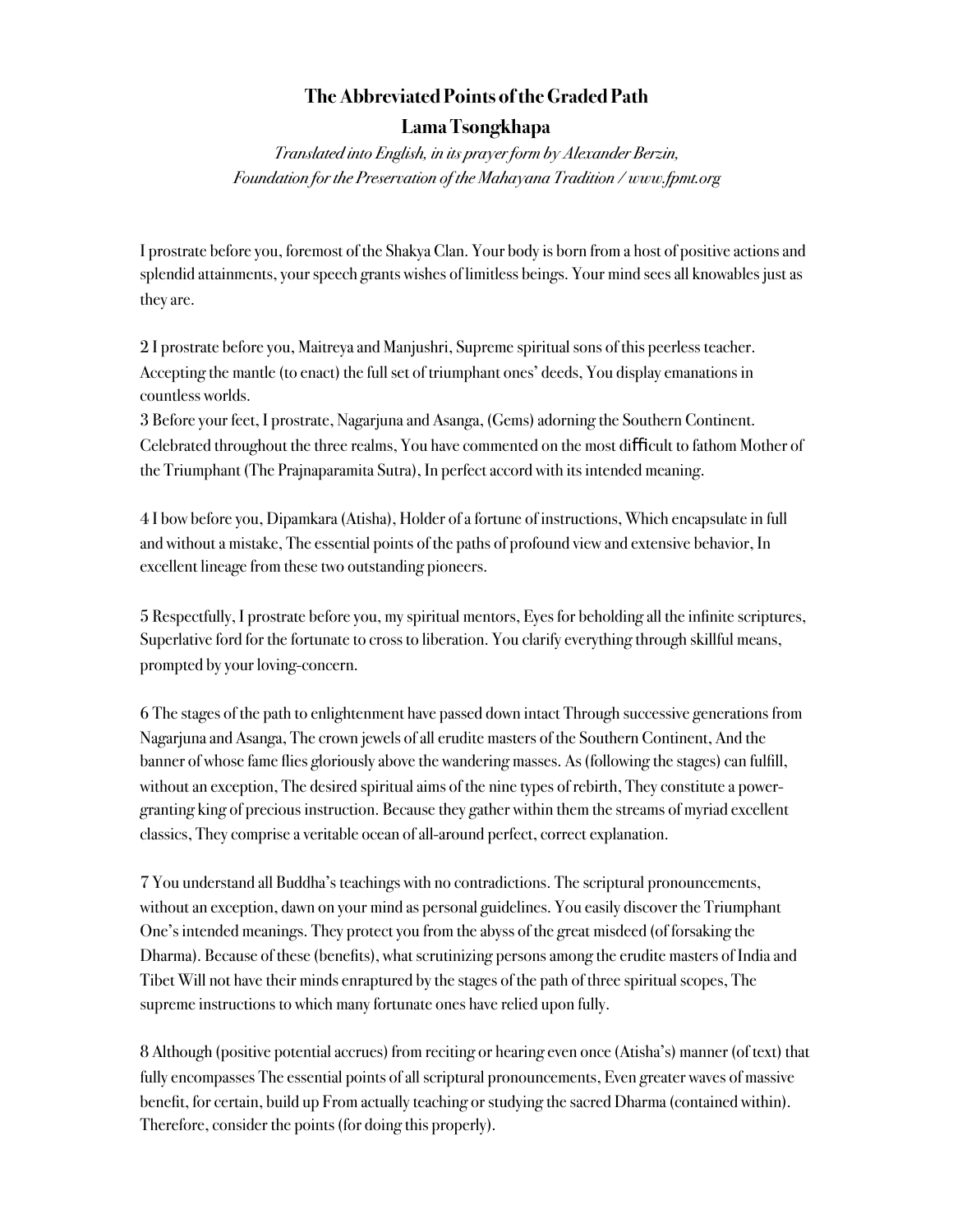9 A healthy relation, (worked on) with effort in thought and action, With a holy spiritual mentor who indicates the path Is the root most appropriate for the dependent arising Of the hugest networks (of potential and awareness) for this and future lives. Seeing this, then (having taken the safe direction of refuge), Please (your mentors) by offering practice That accords with their enlightening words, Which you would not forsake even at the cost of your life. The ever-vigilant lama (Tsongkhapa) has practiced like that. If you too would seek liberation, Please cultivate yourself in the same way.

10 This working basis (of a human life) with (eight) respites Is far more precious than a wish-granting gem. (A rebirth) like this is gained perhaps only once. Hard to acquire and easily lost, (it passes in a flash) like lightning in the sky. Considering (your precious human life) in these ways And realizing that (engaging in) any worldly activities Is like trying to winnow (something meaningful from) chaf, You must try to take the essence of life at all times, day and night. The ever-vigilant lama has practiced like that. If you too would seek liberation, Please cultivate yourself in the same way.

11 After death, there is no assurance of avoiding one of the worst rebirth forms. Yet, it is certain that the Three Supreme Gems provide safe direction away from any dread (of this fate). For these reasons, be extremely steadfast in taking their safe direction in life And unrelenting in following their points for training. (Success in not falling) further depends on considering well Which types of impulsive behavior are noble or dark, and what are their results, Then living by adopting (the former) and avoiding (the latter). The ever-vigilant lama has practiced like that. If you too would seek liberation, Please cultivate yourself in the same way.

12 The fullest strides in actualizing the supreme paths will not come about Until attaining as a working basis (a precious human life) with a full set of (eight) definitional factors. Therefore, train in their causal (constructive acts), So that you will not be lacking in any of these (factors). As it is utterly essential to cleanse your three channels Of tarnishes from stains of negative potentials and from downfalls (from vows), And especially (to purge them of) obstacles from karma, Cherish healthy and continual reliance on a full set of four opponent forces. The ever-vigilant lama has practiced like that. If you too would seek liberation, Please cultivate yourself in the same way.

13 Without working hard at pondering true problems and their drawbacks, You will not properly gain keen interest in liberation (from them). Without considering the stages whereby (true) origins of suffering draw you into samsara, You will not see the means for cutting the root of this vicious circle. Therefore, relish knowing the factors that bind you to this wheel, Exuding disgust, and becoming determined to leave such existence. The ever-vigilant lama has practiced like that. If you too would seek liberation, Please cultivate yourself in the same way.

14 Developing and enhancing Bodhichitta is the bedrock for the Supreme Vehicle's paths. It is the basis and foundation for great waves of enlightening conduct. Like an elixir for transmuting into gold, (it transfigures into enlightening features) all aspects of the two networks (of potentials and awareness). It (builds up, day and night) a treasure of positive potential, amassed from an endless array of constructive acts. Realizing this, bodhisattvas take this supreme precious mind as their innermost bond. The ever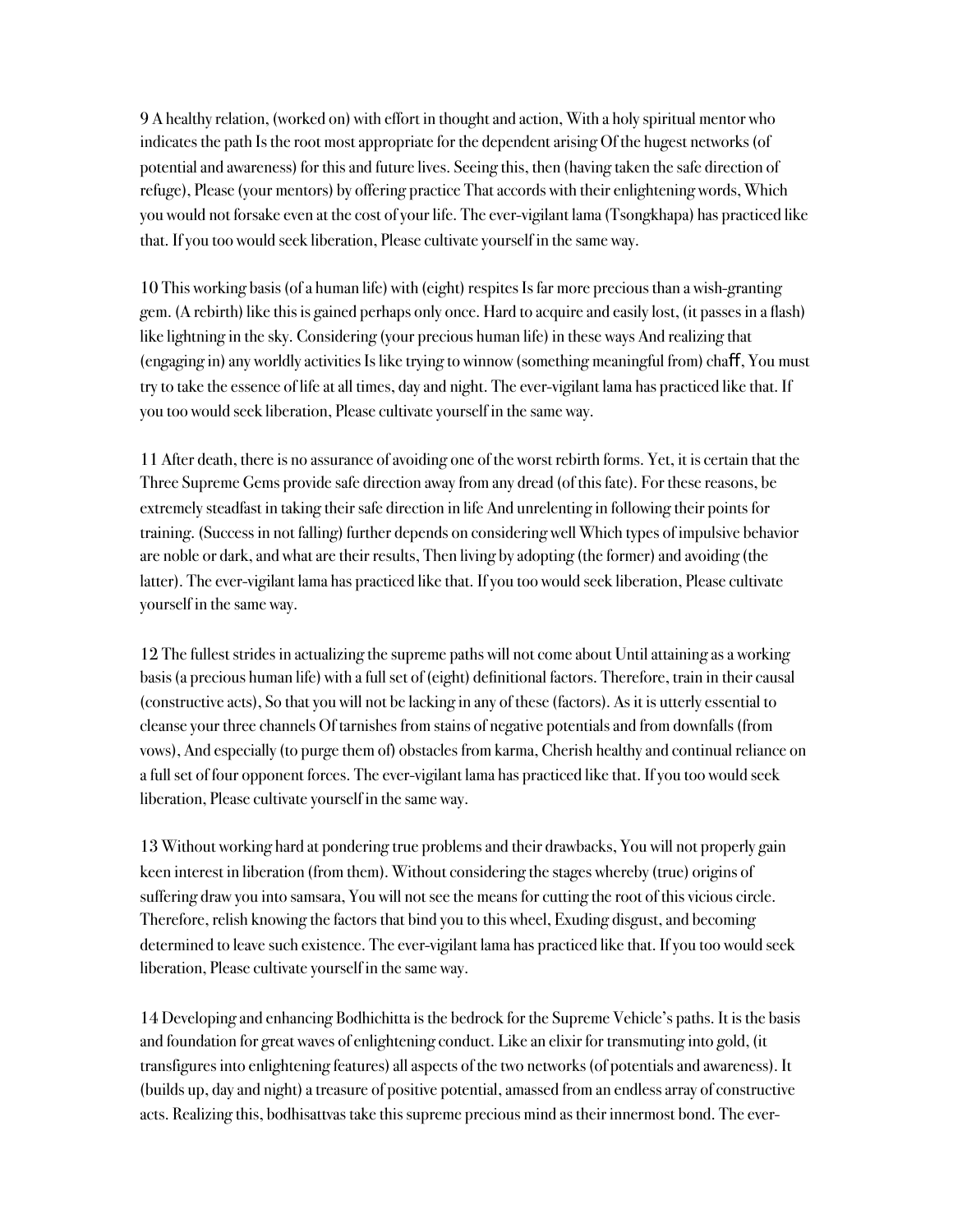vigilant lama has practiced like that. If you too would seek liberation, Please cultivate yourself in the same way.

15 Total willingness to give is the wish-granting gem for fulfilling the hopes of wandering beings. It is the sharpest weapon to sever the knot of stinginess. It leads to bodhisattva conduct that enhances selfconfidence and courage, And is the basis for universal proclamation of your fame and repute. Realizing this, the wise rely, in a healthy manner, on the outstanding path of (being ever-willing) to offer completely their bodies, possessions, and positive potentials. The ever-vigilant lama has practiced like that. If you too would seek liberation, Please cultivate yourself in the same way.

16 Ethical discipline is the water to wash away the stains of misdeeds. It is the ray of moonlight to cool the scorching heat of disturbing emotions. (With it, you stand out) amidst the nine kinds of beings, radiant like a Mount Meru. By its power, you bend all beings (to your positive influence) without (need for) mesmerizing stares. Realizing this, the holy ones safeguard, as they would their eyes, The vowed discipline that they have accepted purely. The ever-vigilant lama has practiced like that. If you too would seek liberation, Please cultivate yourself in the same way.

17 Patience (not to become angry or upset) is the best adornment for those holding power, And the perfect ascetic practice for those tormented by disturbing emotions. It is the high-soaring eagle as the enemy of the snake of hostility, And the thickest armor against the sharp weapons of abusive words. Realizing this, (the wise) accustom themselves, in various ways and forms, To (wearing) the padding of supreme patience. The ever-vigilant lama has practiced like that. If you too would seek liberation, Please cultivate yourself in the same way.

18 Once you suit up with the armor of resolute, unswayable positive enthusiasm, Your proficiency in scriptural understanding and in realization grow full like the waxing moon. Your entire mode of behavior takes on meaningful purpose, And you bring whatever you start to its intended conclusion. Realizing this, bodhisattvas exert great waves of positive enthusiasm, Washing away all laziness. The ever-vigilant lama has practiced like that. If you too would seek liberation, Please cultivate yourself in the same way.

19 Mental constancy is the king wielding power over the mind. When you fix it, it remains immovable like a mighty Mount Meru. When you project it, it fully engages in any constructive aim. It induces the exhilarating bliss of feeling physically and mentally fit. Realizing this, yogis with (mental) control continuously rely on absorbed concentration, in a healthy manner, Overcoming their enemy, mental distraction. The ever-vigilant lama has practiced like that. If you too would seek liberation, Please cultivate yourself in the same way.

20 Discriminating awareness is the eye for beholding profound (voidness), the actual way (in which everything exists). It is the pathway of mind for extracting the root of compulsive existence. It is the treasure of genius praised in all the scriptural pronouncements And is renowned as the most brilliant lamp for dispelling the darkness of naivety. Realizing this, those who are wise and who wish liberation